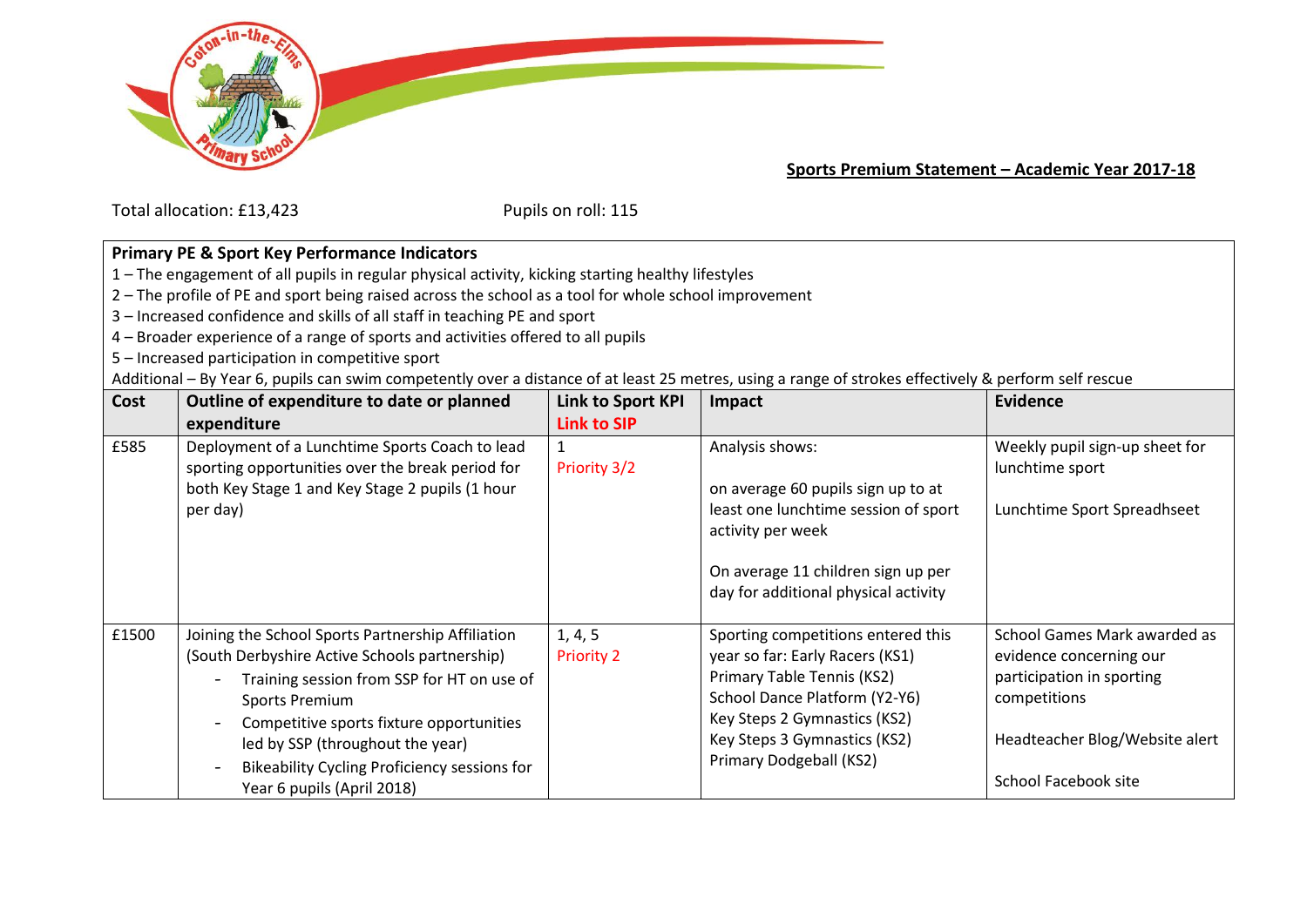## **Primary PE & Sport Key Performance Indicators**

1 – The engagement of all pupils in regular physical activity, kicking starting healthy lifestyles

2 – The profile of PE and sport being raised across the school as a tool for whole school improvement

3 – Increased confidence and skills of all staff in teaching PE and sport

4 – Broader experience of a range of sports and activities offered to all pupils

5 – Increased participation in competitive sport

Additional – By Year 6, pupils can swim competently over a distance of at least 25 metres, using a range of strokes effectively & perform self rescue

| Cost  | Outline of expenditure to date or planned<br>expenditure                                                                                                                                                        | Link to Sport KPI<br><b>Link to SIP</b> | Impact                                                                                                                                                                                                                                | <b>Evidence</b>                                                                |
|-------|-----------------------------------------------------------------------------------------------------------------------------------------------------------------------------------------------------------------|-----------------------------------------|---------------------------------------------------------------------------------------------------------------------------------------------------------------------------------------------------------------------------------------|--------------------------------------------------------------------------------|
| £1248 | Deployment of a trained dance specialist teacher<br>to work with children across the school<br>Weekly sessions for Year 5 (Sept-March)<br>Staff Well Being Week (Feb 2018)<br>Classic Book Week (Mar 2018)      | 1, 3, 4                                 | Professional Development for Y5<br>teacher to develop her confidence in<br>teaching dance, team teaching and<br>observing whilst pupils are learning<br>Additional physical activity for 16 Year<br>5 pupils - 45 mins extra per week | Dance showcase to parents<br>termly - parents sign in book<br>Headteacher Blog |
| £780  | Dance teacher to lead rehearsals (20 sessions) for<br>the Key Stage 2 production of Oliver! (Feb - June<br>2018)                                                                                                | 1,3,4<br><b>Priority 2</b>              | 66 pupils from Y3-Y6 involved in<br>additional physical activity outside of<br>the PE curriculum<br>Professional Development for 3 KS2<br>teachers, developing their expertise<br>and skills in dance                                 | <b>Headteacher Blog</b><br>Pupil Interviews                                    |
| £1600 | Sports coach deployed to lead activities during<br>Privilege Time as a reward for children,<br>introducing the children to Boccia and Mini Curling<br>and leading additional gymnastic sessions (4<br>sessions) | 2, 4                                    | 46 pupils had additional time for<br>physical activity                                                                                                                                                                                | <b>Headteacher Blog</b>                                                        |
| £400  | Additional Sports sessions for Y6 children in the<br>Spring/Summer term - Handball x 10 1 hour<br>sessions                                                                                                      | 4                                       | Children in Year 6 introduced to a new<br>sport                                                                                                                                                                                       |                                                                                |